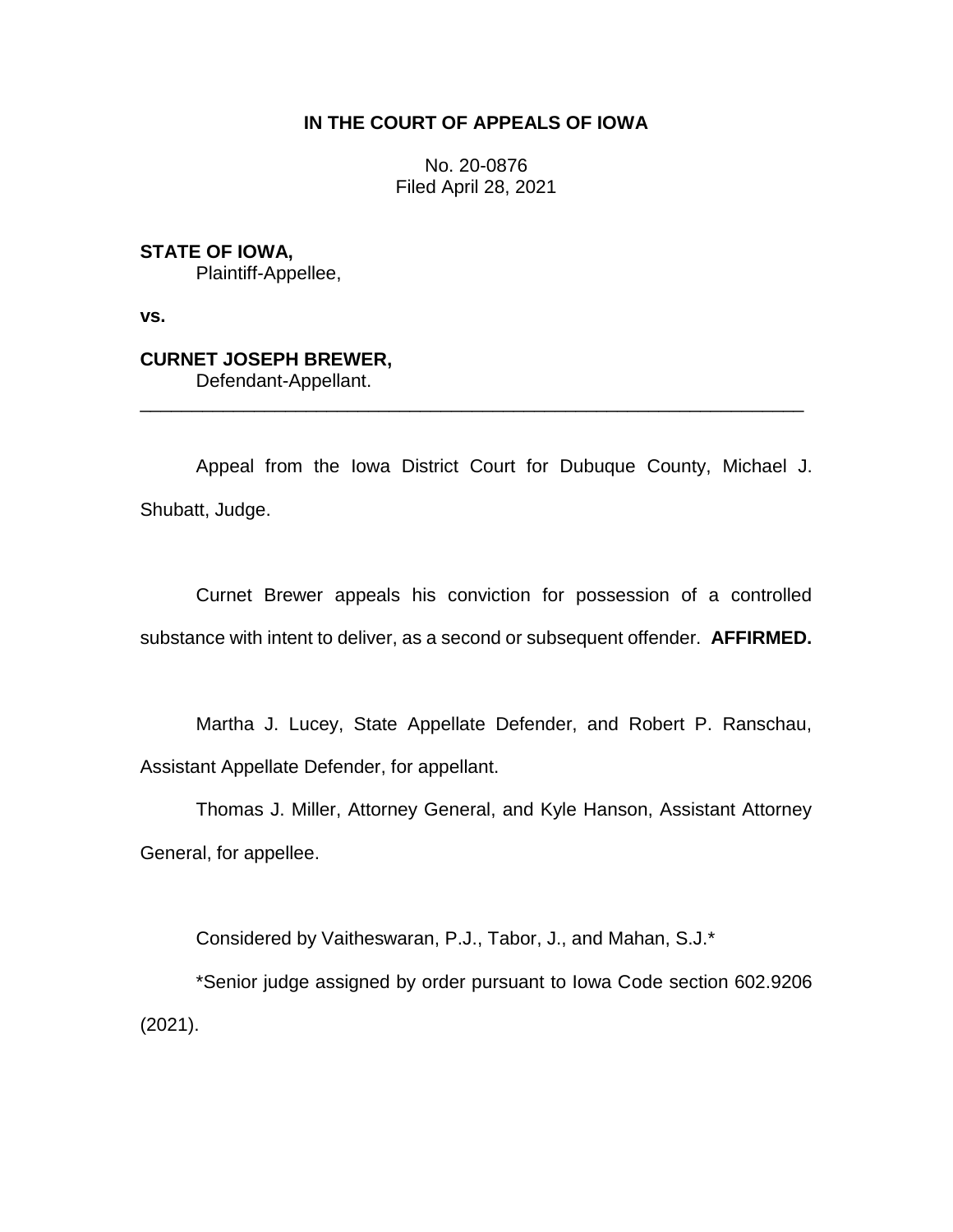### **VAITHESWARAN, Presiding Judge.**

A jury found Curnet Brewer guilty of possession of a controlled substance (cocaine base "crack"). *See* Iowa Code § 124.401(1)(c)(3) (2019). Brewer stipulated to being a second offender. *See id.* § 124.411. The district court denied his motion for new trial and imposed sentence. On appeal, Brewer argues the court should have granted him a new trial.

#### *I. Background Facts*

A confidential informant testified that Brewer was in her home with drugs in his possession. The informant contacted an officer with the Dubuque Drug Task Force and told him Brewer "was bagging up a couple big chunks of the crack and [the informant] was actually sitting there observing him doing it." The informant "watched [Brewer] break it up, put it on the scale and weigh it, and then tie off the [small plastic bags] and put them all in one bag." The informant "discrete[ly]" used her iPhone to take photos and a video of Brewer. She described the two pictures that were admitted as "a picture of [Brewer] with an actual [small plastic bag] in his hand where he [was] placing the crack cocaine in the [small plastic bag]" and a picture of "a digital scale for weighing the crack cocaine." The informant transmitted the photos and video to the officer and gave the officer "information when [she] knew that [Brewer] was about to leave the house." She testified Brewer "made a few phone calls for a ride," and about "20 minutes" later, he left the house with the drugs and went "to the store to get [her] a pack of cigarettes." Brewer returned with the cigarettes and left again. The informant called the officer to inform him of "the make and model and color of the car" Brewer was in.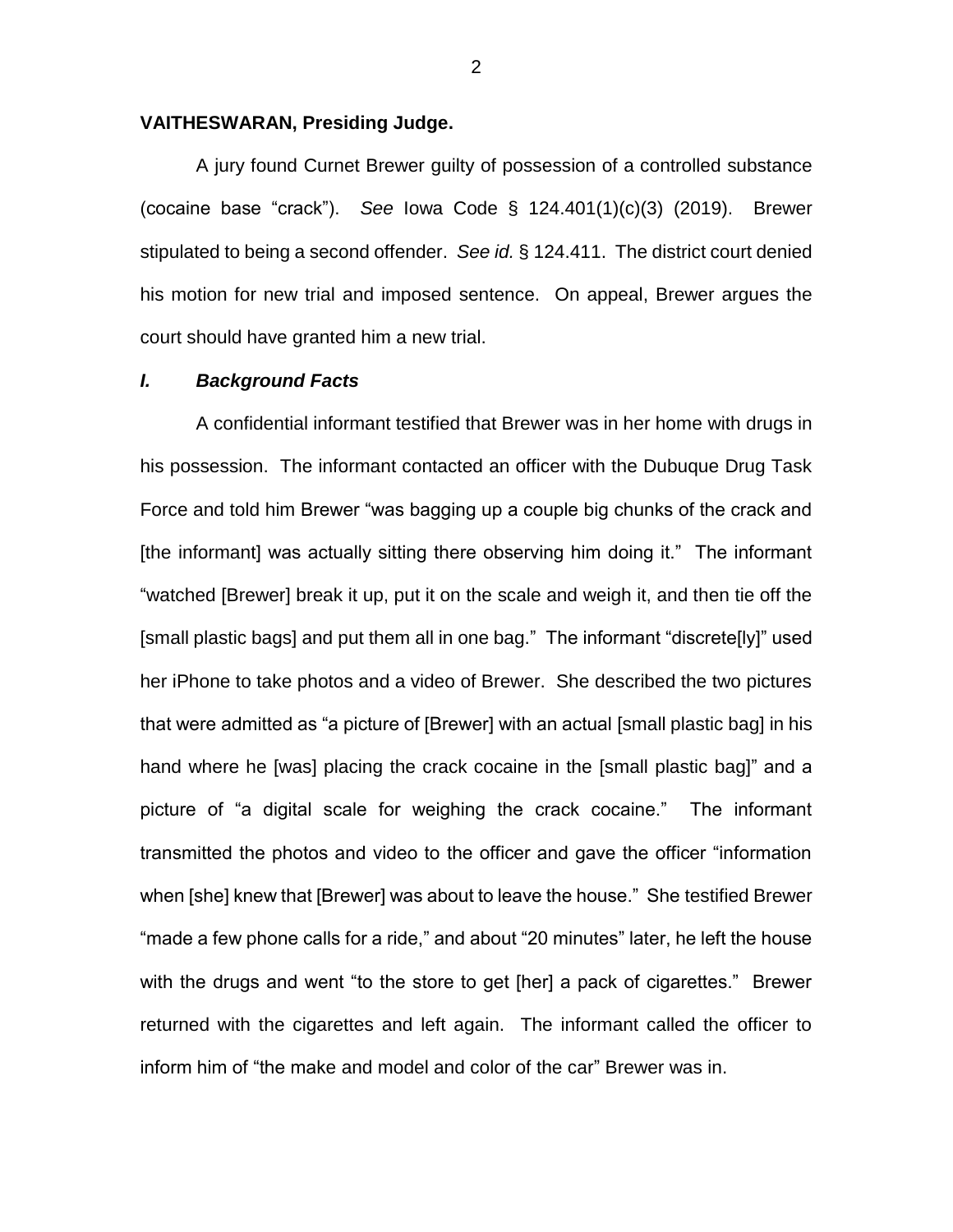An officer was dispatched to conduct a traffic stop on the vehicle in which Brewer was a passenger, based on certain known violations. A drug dog alit on the car. As the stopping officer patted Brewer down, Brewer "took off running." The officer watched as he "ran into a fenced-in yard." Knowing the fence was "too high for [Brewer] to jump over" and seeing Brewer was retreating towards the entrance, the officer ran towards him and ordered him "to get on the ground." Officers found a "large amount of cash on his person"—\$420, comprised of nearly all \$20 bills. The supervising officer opined that in his lengthy experience investigating "the drug trade," "the most common denomination" he saw was "the \$20 bill."

Meanwhile, the officer who earlier communicated with the confidential informant searched the area "for anything that may have been thrown during the foot pursuit." "[D]irectly on the other side of the fence where . . . Brewer had stopped [running]," and "sitting right on the snow," the officer "located a plastic bag, like a plastic sandwich bag, that had multiple individually wrapped packages of crack cocaine inside of it. 12 in total." The net weight of the drugs was just under an ounce. Based on his professional experience, the officer explained that "an ounce of crack cocaine is an extremely large amount," it is "very rare to see that much," and he had "seen an ounce of crack cocaine maybe four or five times." He opined, "Based on the amount, based on the way it [was] packaged [and evenly weighed], . . . it [was] definitely indicative of somebody possessing with the intent to deliver it." The supervising officer similarly answered "No" when asked if he "ever encountered someone who was strictly just using crack cocaine who had nearly an ounce in their possession."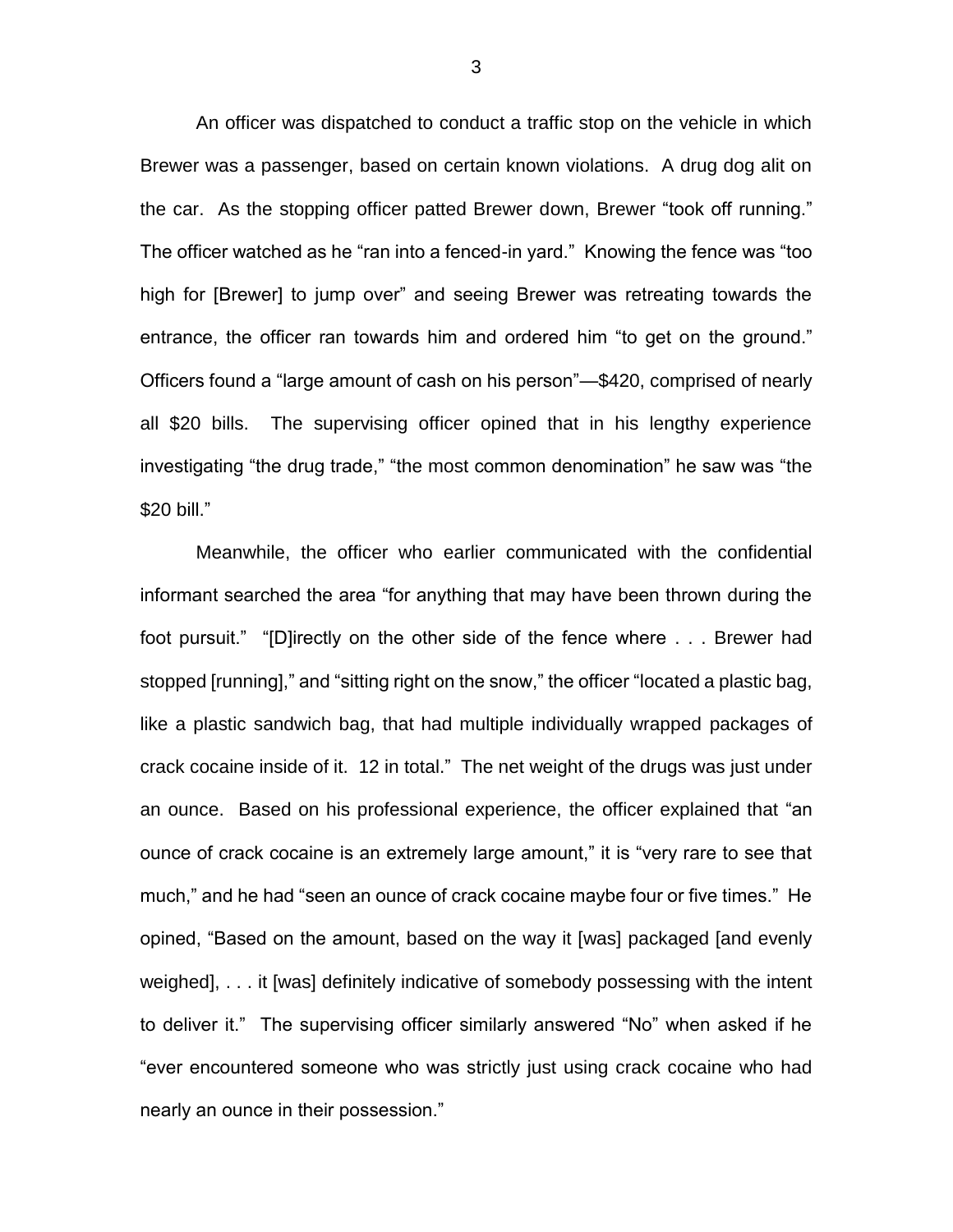#### *II. Standard of Review*

 $\overline{a}$ 

Brewer's new trial motion asserted the verdict was contrary to the law or evidence. *See* Iowa R. Crim. P. 2.24(2)(b)(6). In its resistance, the State conceded the standard to be applied by the district court under this ground was whether the verdict was "contrary to the weight of the evidence," a standard that differed from the "sufficiency of the evidence standard."

On appeal from the denial of a new trial motion premised on Iowa Rule of Criminal Procedure 2.24(2)(b)(6), we do not review the underlying question of whether the verdict is against the weight of the evidence. *See State v*. *Reeves*, 670 N.W.2d199, 202 (Iowa 2003). Our review is simply for an abuse of discretion. *See State v. Wickes*, 910 N.W.2d 554, 563–64 (Iowa 2018) ("We generally review rulings on motions for new trial asserting a verdict is contrary to the weight of the evidence for an abuse of discretion." (quoting *State v. Ary*, 877 N.W.2d 686, 706 (Iowa 2016)). 1

<sup>1</sup>The *Wickes* court stated, "we review rulings on a motion for a new trial for errors at law when there is a claim that the district court failed to apply the proper standard in ruling on that motion." 910 N.W.2d at 564. After noting that "the district court's use of the term 'substantial evidence' . . . create[d] some ambiguity surrounding the standard of review it applied," the court concluded the correct weight-of-the evidence standard rather than the incorrect substantial evidence standard was applied. *Id*. at 570–71. The court reasoned that the district court "did not expressly refer back to a previous ruling," "assessed the credibility of the witnesses" during the bench trial and did not "improperly view the evidence in the light most favorable to the verdict." *Id*. Here, the district court characterized "the essence of the [new trial] motion" as "basically insubstantial evidence to support the jury's verdict" and found "that there was substantial evidence to support the essential elements of the offense" as "argued at the time of trial in the form of a motion for directed verdict . . . both at the close of the State's case and at the close of all evidence." The district court also stated this was "essentially the same argument and essentially the same [r]uling." The court's language is indicative of substantial-evidence review. But the court also made reference to "having received and reviewed the exhibits, having listened to the testimony of the witnesses and having had an